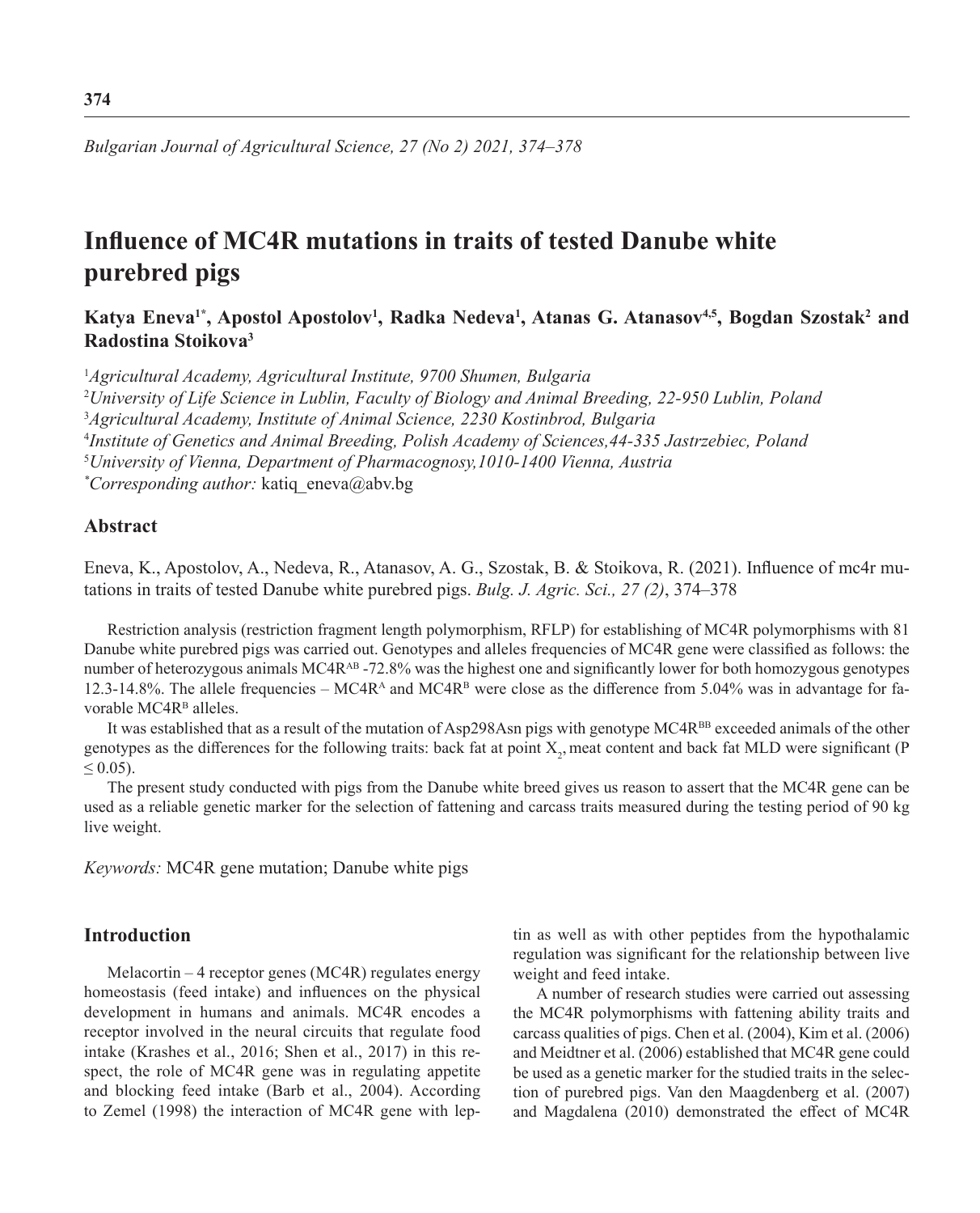gene mutations on the fattening and carcass qualities of pigs with different origin. On the other hand, Stachowiak et al. (2006) did not find any influence of these genetic polymorphisms on feed intake and back fat.

Iowa State University group, in collaboration with Pig improvement company (PIC) established that MC4R gene mutation increased the appetite (about 10%), the growth intensity (6-8%) and there was an exfoliation of more fat (6- 10%). The use of this mutation was recommended for selection of feed intake in maternal lines where the back fat was at the desired level. Regarding the fathers' lines, the same mutation could be used for back fat reduction (Rothschild & Ruvinski, 2010).

The purpose of the present study was to investigate the influence of MC4R gene mutation of tested Danube white purebred pigs.

#### **Material and Methods**

Restriction analysis (RFLP) for establishing of MC4R polymorphisms with 81 Danube white purebred pigs was carried out in the Agricultural institute – Shumen. Polymorphisms of the same gene for traits of 90 kg live weight testing period were analyzed: back fat at points  $X_1$  and  $X_2$ , growth intensity, back fat of *Musculus lonngissimus dorzi* (MLD) and lean meat percent. DNA isolation was performed according to the protocol of AccuPrep Genomic DNA Extraction Kit. Hair follicles of 90 kg tested purebred pigs were used. Primers were worked out by Kim, 2000 and could be presented as follows:

Forward primer: 5'- TAC CCT GAC CAT CTT GAT TG -3' Reverse primer: 5'- ATA GCA ACA GAT GAT CTC TTT G -3'

PCR reaction was carried out with 80-100 ng DNA. The reaction composition consists master mix  $(MgCl<sub>2</sub>, ddH<sub>2</sub>O,$ buffer, dNTPs), ddH<sub>2</sub>O − 21 μl, FP − 1 μl RP − 1 μl DNA − 2 μl. PCR profile includes: 2 min. to 94°С; 35 cycles of: 30 sec. denaturation at 94°С; 1 min. annealing at 56°С, 1.30 min. elongation at 72°С and 15 min. additional elongation at 72ºС performed with Gene Amp PCR System. PCR product was fragmented with Taq 1 enzyme. The identification of the isolated fragments was carried out on 2% of agarose gel. The used DNA control (DNA Ladder) was 100 bp for determination of the fragments' length.

The PCR profile included 5 min at 94°C; 35 cycles of 30 s at 94°C, 30 s at 62°C, 30 s at 72°C; and a final 7-min extension at 72°C in a Gene Amp PCR System 9700/9600/2400.

Statistical data analysis was carried out by the software LSMLMW&MIXMDL (Harvey, 1990). Significances of differences between the separate genotypes were evaluated by Student´s t-test.

#### **Results**

The Danube white breed is a meat selection with a limited area and one of the tasks for her breeding is to maintain genetic diversity in population threatened by extinction. The information characterizing the values of the traits of the self-estimation productivity is presented in Table 1. The analysis of the results shows that purebred pigs from the Danube white breed are of satisfactory fattening ability and carcass qualities, which was in conformity with traditional feeding and breeding conditions. Danube white pig breeds compared to high-yielding breeds are characterized by thicker back fat and lower meat percent. Traits: back fat in two points  $X_1$  and  $X_2$  ranged from 12 to 16 mm, lean meat percent – 56%. Variation is in normal rates 5-13%. There are high values of coefficients of determination  $R^2 = 0.797 - 0.942$  except for the trait back fat of *Musculus longissimus dorsi* (MLD). High values of determination indicate that studied factors (genotypes) have a precise effect on the variation of the examined traits in the model.

**Table 1. Average values, variation and coefficient of determination for traits of the self-estimation productivity**

| Traits                      | Total aver-<br>age, LSM | Variation<br>coefficient | Coefficient of<br>determination |
|-----------------------------|-------------------------|--------------------------|---------------------------------|
|                             | $n = 81$                | $C\%$                    | $\mathbb{R}^2$                  |
| Back fat:                   |                         |                          |                                 |
| point $X_1$ , mm.           | 16.32                   | 10.39                    | 0.896                           |
| point $X_2$ , mm.           | 12.16                   | 13.94                    | 0.797                           |
| Muscle depth of<br>MLD, mm. | 44.06                   | 10.47                    | 0.163                           |
| Lean meat %                 | 56.04                   | 1.21                     | 0.972                           |
| Age, days                   | 211.35                  | 5.25                     | 0.821                           |

Genotyping of MC4R gene, situated in the first chromosome, has been carried out. The fragmentation of PCR product with Taq I enzyme causes the following allocation: PCR fragments of 226 bp correspond to  $MC4R<sup>B</sup>$  allele, of 70 bp and 156 bp – to  $MC4R<sup>A</sup>$  allele. There are fragments from both of the alleles with allocation of 226bp+156bp+70bp (Figure 1) in animals with heterozygous genotype MC4RАB.

Genotype and allele frequencies of the MC4R gene are presented in Table 2. The number of heterozygous animals is the highest one  $MC4R^{AB}$  -72.8% and for both homozygous genotypes is significantly lower 12.3-14.8%. Allele frequen $cies - MC4R<sup>A</sup>$  and  $MC4R<sup>B</sup>$  are close as the difference from 5.04% is in favor of the MC4R<sup>B</sup> allele.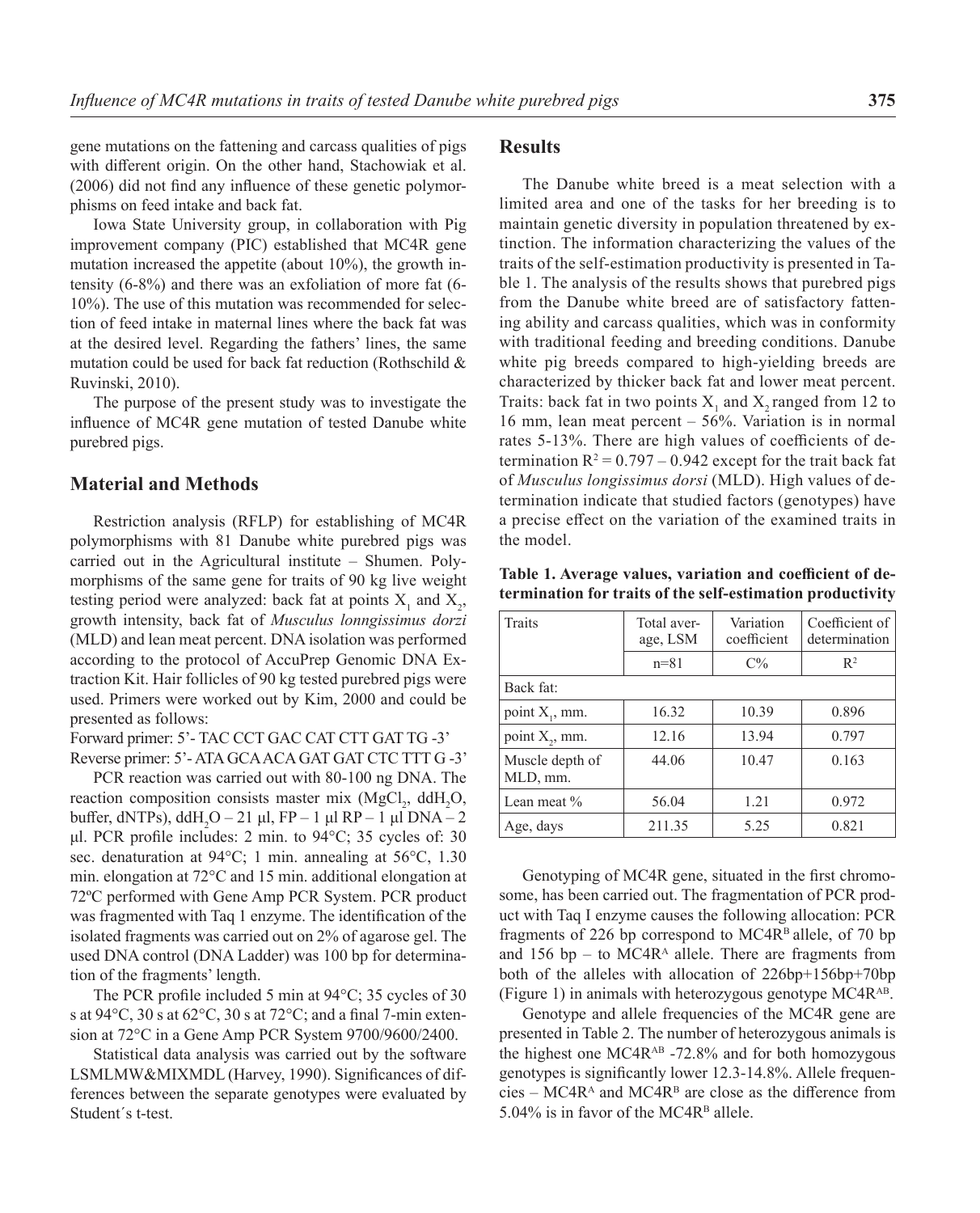

**Fig. 1. PCR fragments**

**Table 2. Frequency of genotypes (%) and alleles (%) for melanocortin-4 receptor gene in a group of Danube white pigs (n=81)**

|            |    | Frequency of genotypes, n |       |
|------------|----|---------------------------|-------|
|            | AA |                           | 12.35 |
|            | BB | 12                        | 14.81 |
|            | AB | 59                        | 72.84 |
| MC4R locus |    |                           |       |
|            |    | Frequency of allels       |       |
|            |    |                           | 48.77 |
|            |    |                           | 51.23 |

The characteristic of the studied genotypes of the MC4R gene for the measured traits of the tested animals is presented in Figures 2 and 3. Data from the analysis of the back fat at points  $X_1$  and  $X_2$  indicates that the back fat of pigs with genotype МC4RВВ is significantly thinner as the difference between the homozygous animals from the two genotypes measured at point  $X_2$  is 3.8 mm (P  $\leq$  0.05). Significant differences are also established between homozygous animals for the trait back fat of *MLD*. Pigs with genotype MC4R<sup>BB</sup> differ from genotypes of MC4R<sup>AA</sup> ( $P \le 0.05$ ) with higher percent of muscle thickness – 4.6 mm. Regarding the lean meat percent measured for live pigs, a significant superiority of the animals with genotype  $MC4R^{BB}$  is established as differences with genotype  $MC4R^{AA}$  (4.02%) and genotype MC4R-<sup>AB</sup> (1.8%) are significant ( $P \le 0.05$ ). The fattening ability of pigs from the three genotypes expressed by the trait age at reaching of 90 kg live weight is within close range (199-205 days). There is a tendency for extensive growth for heterozygous animals  $-$  MC4 $R^{AB}$ .



**Fig. 2. Fat depth at 90kg live weight**



**Fig. 3. Depth of MLD, lean meat and age at 90 kg live weight**

## **Discussion**

Selection is a major factor determining genetic diversity in populations and the long-lasting team increases their homozygosity i.e. reduces the variation of selection traits and leads to a selection plateau. Houston et al. (2004) noted that the application of a selection press for the traits meat content and feed intake over several generations for two groups of animals selected from the same population indicated to some diversity between them (the two groups) with respect to the frequency of the alleles of MC4R gene.

In the present study, single nucleotide polymorphism (SNP) was indicated where some substitution of nucleotides (G  $\rightarrow$  A) for the 298<sup>th</sup> amino acid (Asp298Asn – substitution of Aspartic amino acid to Asparagine) was available from the MC4R gene protein. The allele frequencies we have found were in close proximity with little superiority to the more favorable MC4 $R<sup>B</sup>$  allele. Magdalena et al. (2010) established higher differences between the frequencies of the two alleles (15.2%). In similar studies with Large white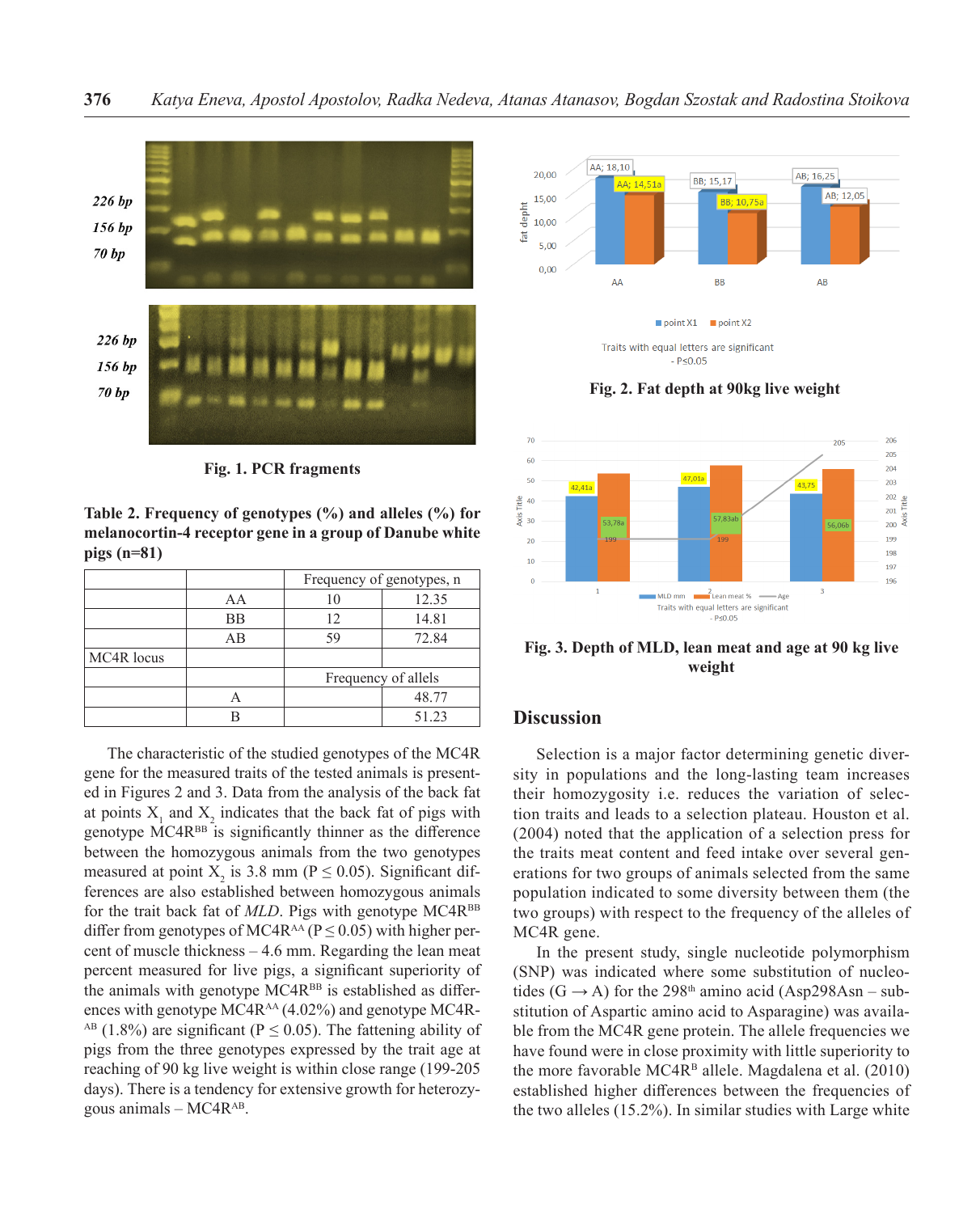pig breed, Kim et al. (2000) and Hernandez-Sanchez et al. (2003) have found almost identical frequencies between the MC4R gene alleles. The same authors noted that the investigated Landrace breed population achieved higher frequencies of the  $MC4R<sup>B</sup>$  allele. This tendency for superiority of the MC4R<sup>B</sup> allele also appeared in Stachowiak et al. (2006) surveys with the Polish Large White and Polish Landrace breeds.

Our research has shown that homozygous MC4RBB pigs are characterized by better fattening and slaughtering qualities than other genotypes. It was established that the  $MC4R<sup>B</sup>$  allele presented from a fragment of 226 bp, significantly influenced on the back fat at point  $X_2$ , of MLD and on the percentage of meat measured in born alive  $(P \le 0.05)$ . Our results were similar to Chen et al. (2004) with pigs of local breeds and  $F_2$  crosses where the genotype MC4R<sup>BB</sup> pigs significantly grew up with a higher intensity of up to 100 kg live weight, the back fat is thinner and the meat content is higher ( $P \le 0.05$ ). Magdalena et al. (2010) in a study on the carcass characteristic of the Pula breed pig (which is included in a canning breed program) established identical results. Animals with MC4R<sup>AA</sup> genotype have got a proven higher fat content in the carcass (mainly for the thickness of back fat, weight and fat in the fillet and neck) and lower meat content in the carcass. Davoli et al. (2012) established similar results in genotyping of the MC4R gene for two Italian breeds where  $G \rightarrow A$  polymorphism has a favorable effect on average daily gain, feed conversion and ham weight. Concerning the meat content in the carcass, it was established a favorable influence of MC4R<sup>BB</sup> genotype on the Italian Duroc and on the thickness of back fat of Italian Large white. Van den Broeke et al. (2015) in a boar study, as far as the residual scent of the meat was concerned, animals with the genotype MC4R<sup>AA</sup> showed a significantly higher androstenone content ( $P = 0.044$ ), skatol (P = 0.049) and indole (P = 0.006). Concerning the carcass traits: lower yield ( $P = 0.005$ ), shorter ham width ( $P =$ 0.024), smaller thickness of MLD ( $P = 0.011$ ), higher back fat thickness  $(P \le 0.001)$  and lower meat percentage in the carcass ( $P \le 0.001$ ).

#### **Conclusion**

The allele frequencies –  $MC4R<sup>A</sup>$  and  $MC4R<sup>B</sup>$  were close as the difference from 5.04% was in favor of the desired MC4R<sup>B</sup> allele. It was established that as a result of the mutation of Asp298Asn, pigs with genotype  $MC4R<sup>BB</sup>$  exceeded animals of the other genotypes as the differences for the following traits: back fat at point  $X_2$ , muscle depth (MLD) were significant ( $P \le 0.05$ ).

The present study conducted with pigs from the Danube white breed gives us reason to assert that the MC4R gene can be used as a reliable genetic marker for the selection of fattening and carcass traits measured during the testing period of 90 kg live weight.

#### *Acknowledgements*

The publishing of the present scientific paper is co-financed by "Scientific Researches" Fund Contract № 01/19 from 23.08.2018.

#### **References**

- **Barb, C. R., Robertson, A. S., Barrett, J. B., Kraeling, R. R. & Houseknecht, K. L**. (2004). The role of melanocortin-3 and -4 receptor in regulating appetite, energy homeostasis and neuroendocrine function in the pig. *Journal of Endocrinology, 181*, 39-52.
- **Chen, M., Wang, A., Fu, J. & Li, N.** (2004). Different allele frequencies of MC4R gene variants in Chinese pig breeds. *Archiv fuer Tierzucht Dummerstorf, 47(5),* 463-468.
- **Davoli, R., Braglia, S., Valastro, V., Annaratone, C., Comella, M., Zambonelli, P., Nisi, I., Gallo, M., Buttazzoni, L. & Russo, V.** (2012). Analysis of MC4R polymorphism in Italian Large White and Italian Duroc pigs: association with carcass traits. *Meat Sci., 90(4),* 887-92.
- **Hernande, J., Visscher, P., Plastow, G. & Haley, C**. (2003). Candidate gene analysis for quantitative traits using the transmission disequilibrium test: the example of the melanocortin-4 receptor in pigs. *Genetics, 164*, 637-644.
- **Houston, R. D., Cameron, N. D. & Rance, K. A.** (2004). A melanocortin-4 receptor (MC4R) polymorphism is associated with performance traits in divergently selected Large White pig populations. *Animal Genetics, 35(5),* 386-90.
- **Kim, K. S., Larsen, N., Short, T., Plastow, G. & Rothschild, M. F.** (2000). A missense variant of the melanocortin 4 receptor (MC4R) gene is associated with fatness, growth and feed intake traits. *Mammal. Genom, 11,* 131-135.
- **Kim, K. S., Lee, J. J., Shin, H. Y., Choi, B. H., Lee, C. K., Kim, J. J., Cho, B. W. & Kim, T. H.** (2006). Association of melanocortin 4 receptor (MC4R) and high mobility group AT -hook 1 (HMGA1) polymorphisms with pig growth and fat deposition traits. *Animal Genetics, 37(4),* 419-21.
- **Krashes, M. J., Lowell, B. B. & Garfield, A. S.** (2016). Melanocortin-4 receptor-regulated energy homeostasis. *Nat. Neurosci., 19(2),* 206-219. https://doi. org/10.1038/nn.4202.
- **Meidther, K., Wermter, A. K., Hinne,y A., Remschmidt, H., Hebebrand, J. & Fries, R.** (2006). Association of the melanocortin 4 receptor with feed intake and daily gain in F2 Mangalitsa x Pietrain pigs. *Animal Genetics 37(3),* 245-247.
- **Rothschild, M. F. & Ruvinski, A.** (2010). The genetics of the pig. 2nd edition, 342-348.
- **Shen, W. J., Yao, T., Kong, X., Williams, K. W. & Liu, T.** (2017). Melanocortin neurons: Multiple routes to regulation of metabolism. *Biochim. Biophys. Acta, 1863(10 Pt A),*